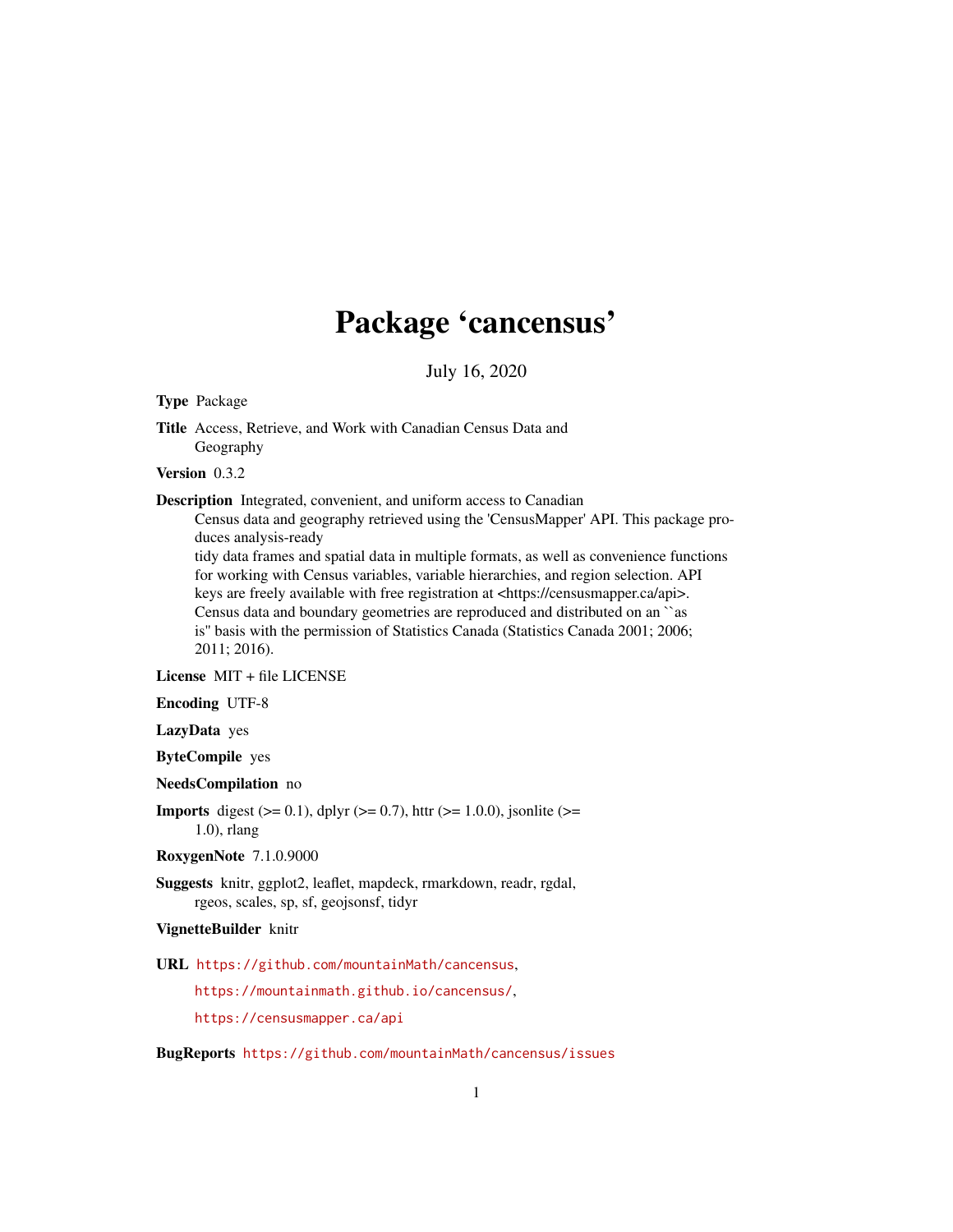<span id="page-1-0"></span>Author Jens von Bergmann [aut] (API creator and maintainer), Dmitry Shkolnik [aut, cre] (Package maintainer, responsible for correspondence), Aaron Jacobs [aut]

Maintainer Dmitry Shkolnik <shkolnikd@gmail.com>

Repository CRAN

Date/Publication 2020-07-16 04:30:08 UTC

### R topics documented:

|                                                                                                                        | -3             |
|------------------------------------------------------------------------------------------------------------------------|----------------|
|                                                                                                                        | $\overline{4}$ |
|                                                                                                                        | 5              |
| $explore\_census\_regions \dots \dots \dots \dots \dots \dots \dots \dots \dots \dots \dots \dots \dots \dots$         | 5              |
| $explore\_census\_vectors \dots \dots \dots \dots \dots \dots \dots \dots \dots \dots \dots \dots \dots \dots$         | 6              |
| $find\_census\_vectors \dots \dots \dots \dots \dots \dots \dots \dots \dots \dots \dots \dots \dots \dots \dots$      | $\overline{7}$ |
|                                                                                                                        | - 8            |
|                                                                                                                        |                |
| $list\_census\_datasets \ldots \ldots \ldots \ldots \ldots \ldots \ldots \ldots \ldots \ldots \ldots \ldots \ldots 10$ |                |
| $list\_census\_regions \ldots \ldots \ldots \ldots \ldots \ldots \ldots \ldots \ldots \ldots \ldots \ldots \ldots 11$  |                |
|                                                                                                                        |                |
|                                                                                                                        |                |
|                                                                                                                        |                |
|                                                                                                                        |                |
|                                                                                                                        |                |

#### **Index** the contract of the contract of the contract of the contract of the contract of the contract of the contract of the contract of the contract of the contract of the contract of the contract of the contract of the co

as\_census\_region\_list *Convert a (suitably filtered) data frame from* [list\\_census\\_regions](#page-10-1) *to a list suitable for passing to* [get\\_census](#page-7-1)*.*

#### Description

Convert a (suitably filtered) data frame from [list\\_census\\_regions](#page-10-1) to a list suitable for passing to [get\\_census](#page-7-1).

#### Usage

```
as_census_region_list(tbl)
```
#### Arguments

tbl A data frame, suitably filtered, as returned by [list\\_census\\_regions](#page-10-1).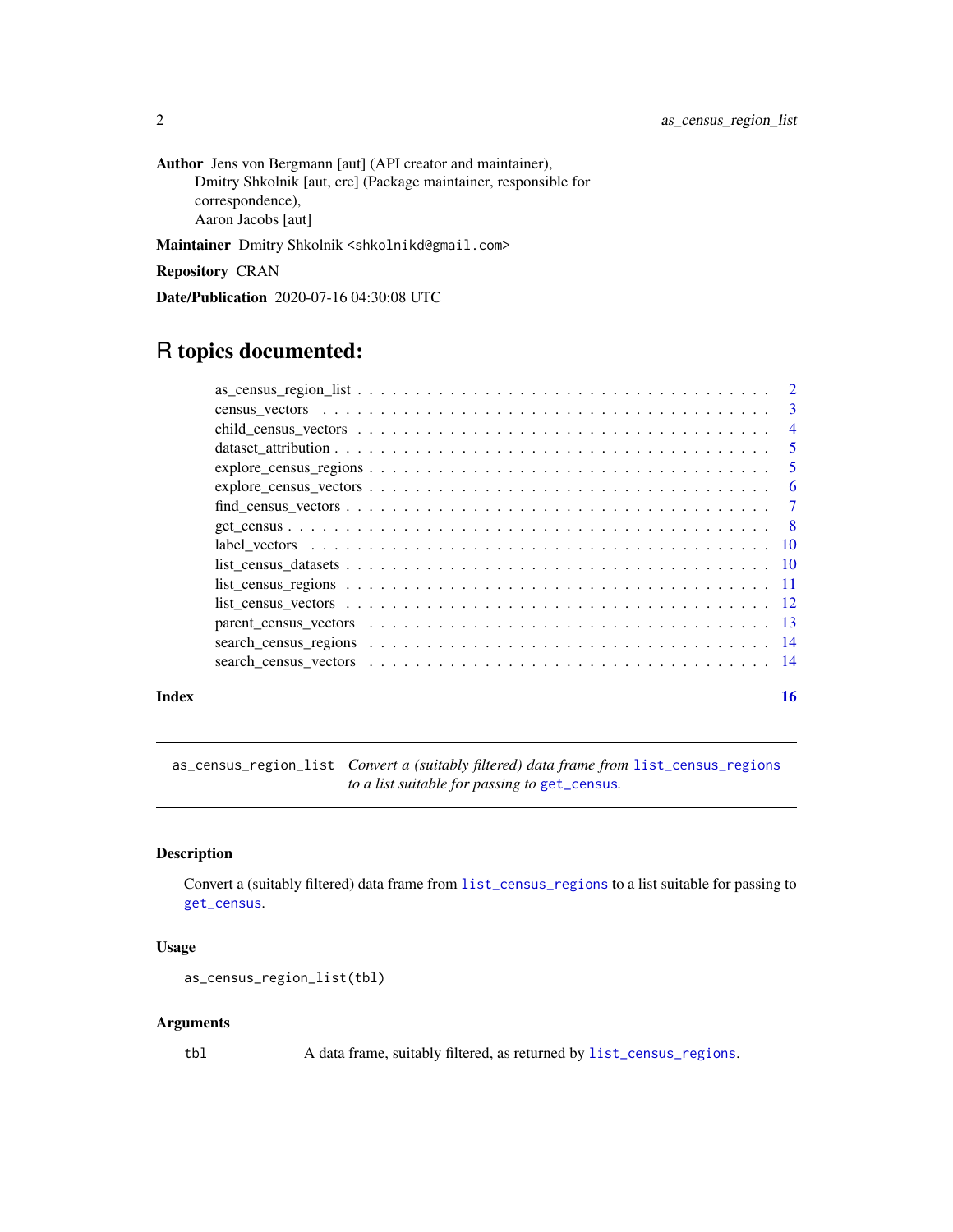#### <span id="page-2-0"></span>census\_vectors 3

#### Examples

```
## Not run:
library(dplyr, warn.conflicts = FALSE)
# Query the CensusMapper API for the total occupied dwellings
# of 20 random Census Subdivisions, in Census 2016.
regions <- list_census_regions("CA16") %>%
  filter(level == "CSD") %>%
  sample_n(20) %>%
  as_census_region_list()
occupied <- get_census("CA16", regions = regions,
                            vectors = c("v_CA16_408"),
                            level = "Regions")
```
## End(Not run)

census\_vectors *Return Census variable names and labels as a tidy data frame (Deprecated)*

#### Description

Return Census variable names and labels as a tidy data frame (Deprecated)

#### Usage

```
census_vectors(x)
```
#### Arguments

x A data frame, sp or sf object returned from get\_census or similar.

#### Value

A data frame with a column variable containing the truncated variable name, and a column label describing it.

#### Examples

```
## Not run:
# Query census data with truncated labels:
census_data <- get_census(dataset='CA16', regions=list(CMA="59933"),
                          vectors=c("v_CA16_408","v_CA16_409","v_CA16_410"),
                          level='CSD', geo_format = "sf", labels="short")
```

```
# Get details for truncated vectors:
census_vectors(census_data)
```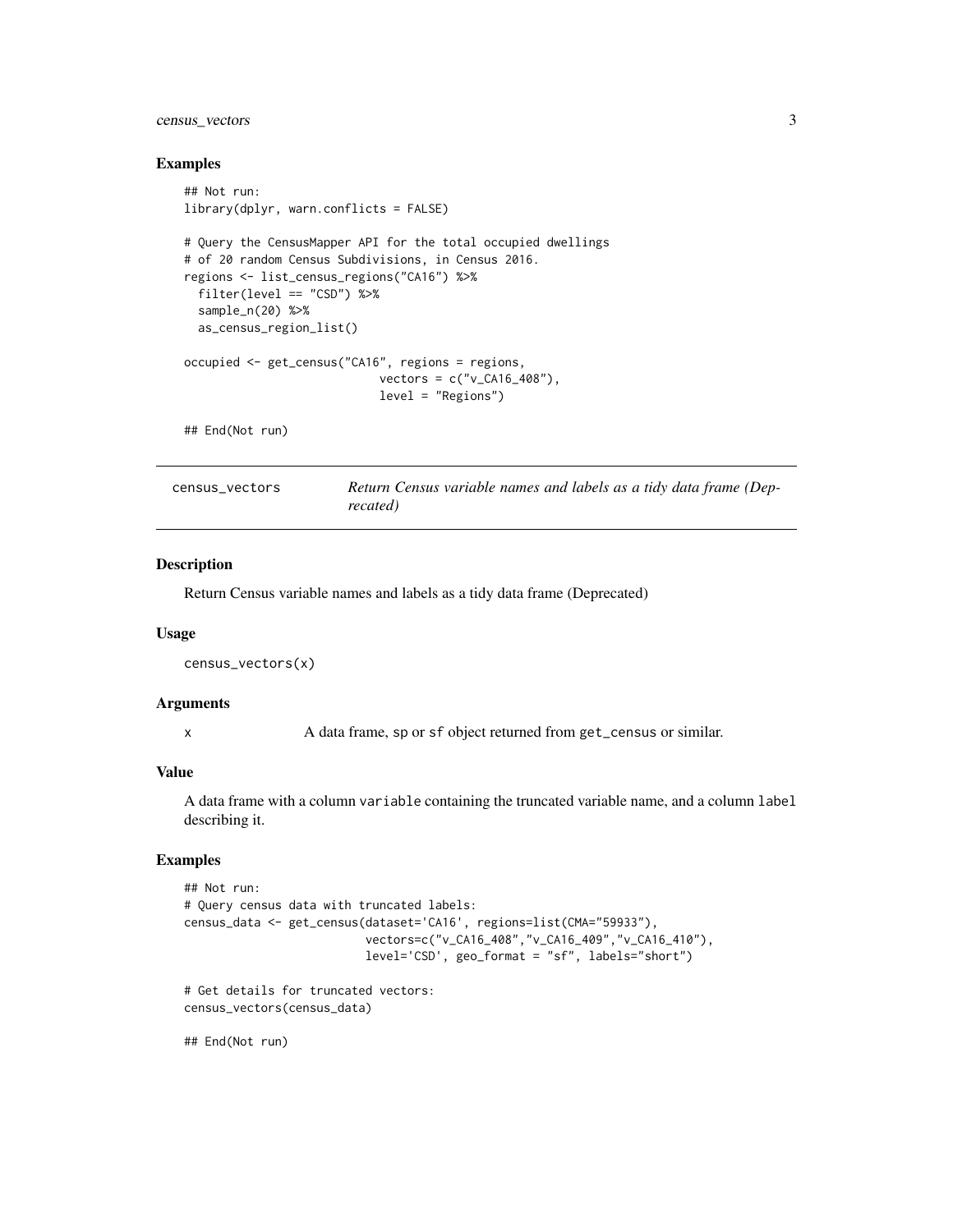<span id="page-3-0"></span>child\_census\_vectors *List all child variables from vector hierarchies given either a list of Census variables returned by* list\_census\_vectors*,* search\_census\_vectors*,* find\_census\_vectors*, or a direct string reference to the vector code.*

#### Description

List all child variables from vector hierarchies given either a list of Census variables returned by list\_census\_vectors, search\_census\_vectors, find\_census\_vectors, or a direct string reference to the vector code.

#### Usage

```
child_census_vectors(vector_list, leaves_only = FALSE, max_level = NA)
```
#### Arguments

| vector list | The list of vectors to be used, either a character vector or a filtered tibble as<br>returned from list_census_vectors. |
|-------------|-------------------------------------------------------------------------------------------------------------------------|
| leaves_only | Boolean flag to indicate if only leaf vectors should be returned, i.e. vectors that<br>don't have children.             |
| max level   | optional, maximum depth to look for child vectors. Default is NA will return all<br>child census vectors.               |

#### Examples

```
# Query parent vectors directly using vector identifier
child_census_vectors("v_CA16_2510")
```
## Not run:

```
# Example using multiple vectors coerced into a list
child_census_vectors(c("v_CA16_2510","v_CA16_2511","v_CA16_2512"))
```

```
# or, equivalently
selected_vectors <- c("v_CA16_2510","v_CA16_2511","v_CA16_2512")
child_census_vectors(selected_vectors)
```

```
# Example using dplyr and piped arguments
library(dplyr, warn.conflicts = FALSE)
```

```
list_census_vectors("CA16") %>%
  filter(vector == "v_CA16_2510") %>%
  child_census_vectors(TRUE)
```

```
## End(Not run)
```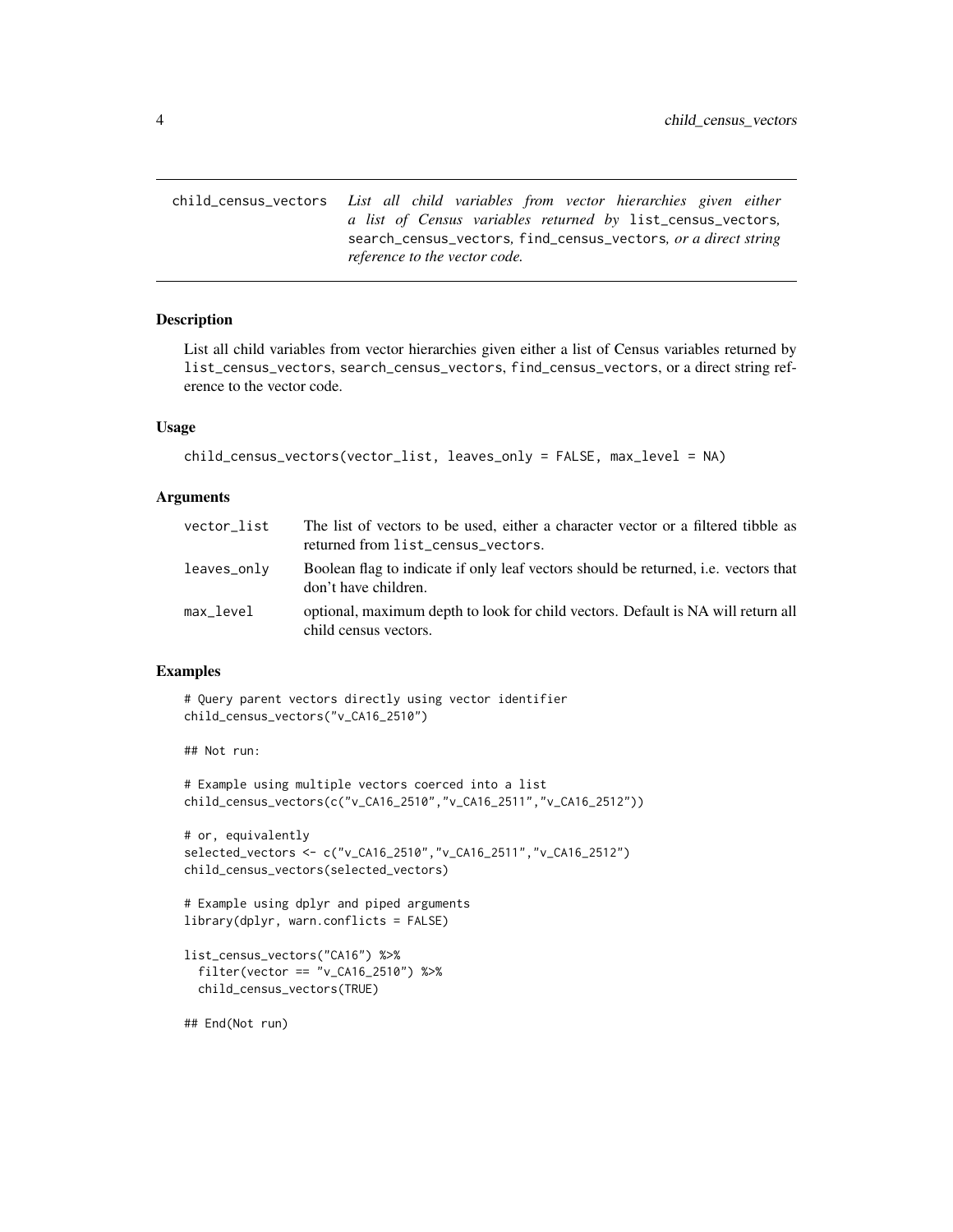<span id="page-4-0"></span>dataset\_attribution *Get attribution for datasets*

#### Description

Get attribution for datasets

#### Usage

```
dataset_attribution(datasets)
```
#### Arguments

datasets Vector of dataset identifiers

#### Value

Returns a string to be used as attribution for the given datasets.

#### Examples

# Attribution string for the 2006 and 2016 census datasets dataset\_attribution(c('CA06','CA16'))

explore\_census\_regions

*Interactively browse Census variables and regions on Censusmapper.ca in a new browser window*

#### **Description**

Finding the right Census variables or regions can be complicated. explore\_census\_vectors(dataset) and explore\_census\_regions(dataset) will open a new browser page or tab to an interactive Census variable and region exploration and selection tool on the [Censusmapper.ca website.](https://censusmapper.ca/api) Interactive tools available for the CA16, CA11, CA06, and CA01 Census datasets and geographies.

#### Usage

```
explore_census_regions(dataset = "CA16")
```
#### Arguments

dataset The dataset to query for available vectors, e.g. 'CA16'. Interactive tools available for the CA16, CA11, CA06, and CA01 Census datasets and geographies.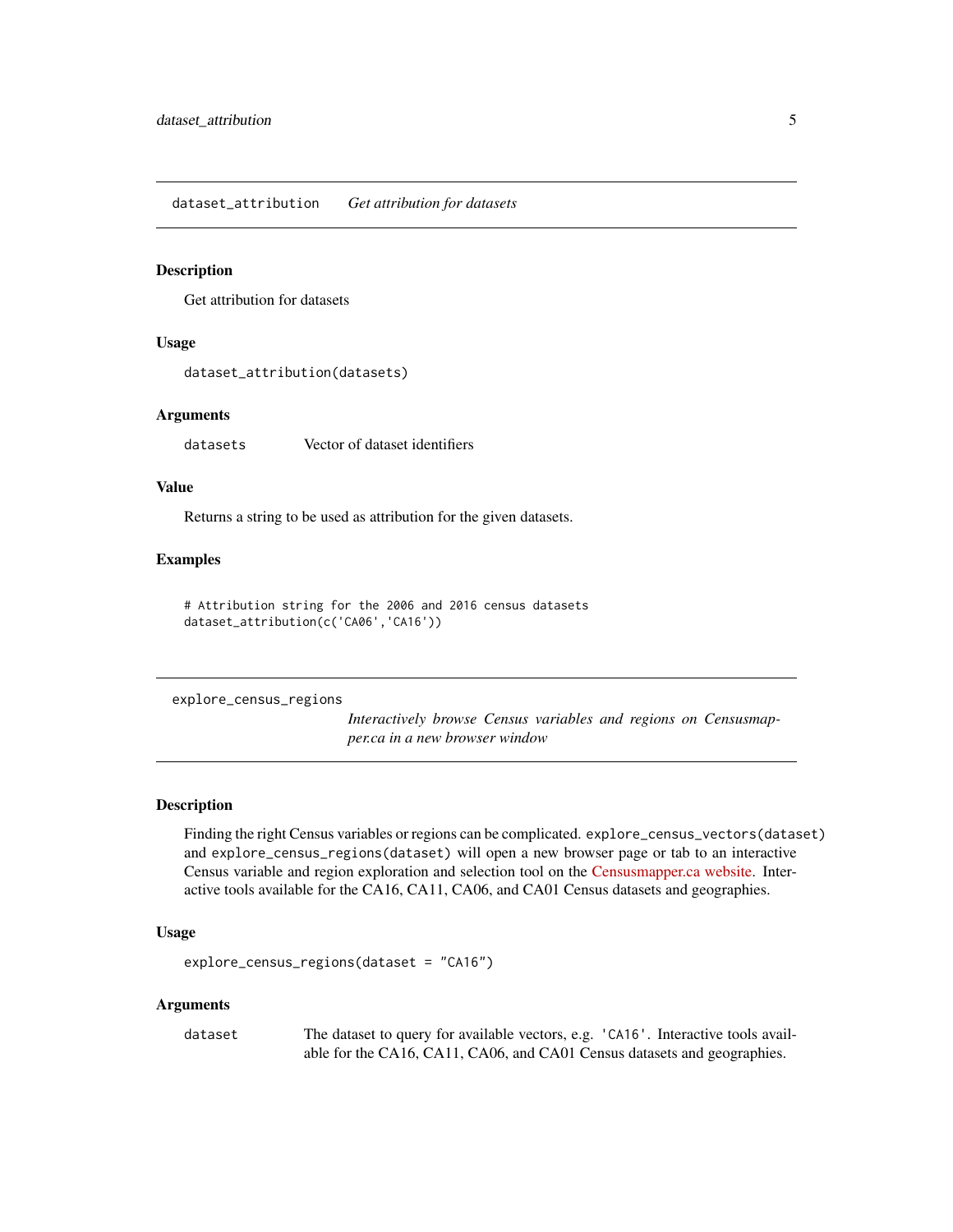#### Examples

## Not run: explore\_census\_vectors(dataset = "CA16") explore\_census\_regions(dataset = "CA11") ## End(Not run)

explore\_census\_vectors

*Interactively browse Census variables and regions on Censusmapper.ca in a new browser window*

#### Description

Finding the right Census variables or regions can be complicated. explore\_census\_vectors(dataset) and explore\_census\_regions(dataset) will open a new browser page or tab to an interactive Census variable and region exploration and selection tool on the [Censusmapper.ca website.](https://censusmapper.ca/api) Interactive tools available for the CA16, CA11, CA06, and CA01 Census datasets and geographies.

#### Usage

```
explore_census_vectors(dataset = "CA16")
```
#### Arguments

| dataset | The dataset to query for available vectors, e.g. 'CA16'. Interactive tools avail- |
|---------|-----------------------------------------------------------------------------------|
|         | able for the CA16, CA11, CA06, and CA01 Census datasets and geographies.          |

#### Examples

```
## Not run:
explore_census_vectors(dataset = "CA16")
explore_census_regions(dataset = "CA11")
```
<span id="page-5-0"></span>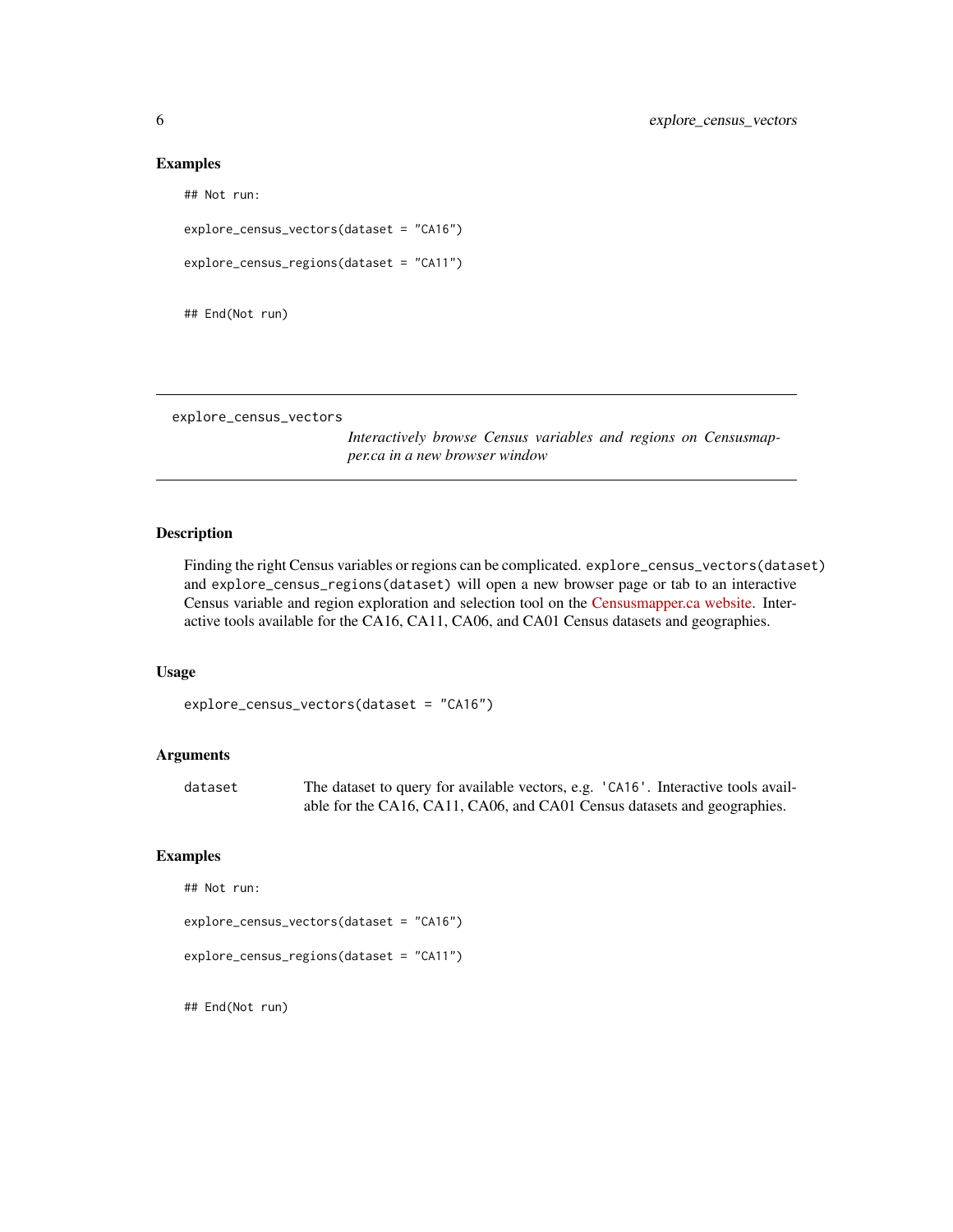<span id="page-6-0"></span>find\_census\_vectors *Query the CensusMapper API for vectors using exact, semantic, or keyword search*

#### Description

Query the available list of Census vectors based on their label and return details including vector code. Default search behaviour expects an exact match, but keyword or semantic searches can be used instead by setting query\_type='keyword' or query\_type = 'semantic' instead. Keyword search is useful when looking to explore Census vectors based on broad themes like "income" or "language". Keyword search seperates the query into unigrams and returns Census vectors with matching words, ranked by incidence of matches. Semantic search is designed for more precise searches while allowing room for error for spelling or phrasing, as well as for finding closely related vector matches. Semantic search separates the query into n-grams and relies on string distance measurement using a generalized Levenshtein distance approach.

Some census vectors return population counts segmented by Female and Male populations, in addition to a total aggregate. By default, query matches will return matches for the Total aggregation, but can optionally return only the Female or Male aggregations by adding type = 'female' or type = 'male' as a parameter.

#### Usage

find\_census\_vectors(query, dataset, type = "all", query\_type = "exact", ...)

#### **Arguments**

| query      | The term or phrase to search for e.g. '0ji-cree'. Search queries are case<br>insensitive.                                                                                                                    |
|------------|--------------------------------------------------------------------------------------------------------------------------------------------------------------------------------------------------------------|
| dataset    | The dataset to query for available vectors, e.g. 'CA16'. To see a list of available<br>datasets: list_census_datasets()                                                                                      |
| type       | One of 'all', 'total', 'male' or 'female'. If specified, only return aggre-<br>gations of specified 'type'. By default, only the 'total' aggregation will be<br>returned.                                    |
| query_type | One of exact, 'semantic' or 'keyword'. By default, assumes exact string<br>matching, but the alternatives may be better options in some cases. See descrip-<br>tion section for more details on query types. |
| $\cdots$   | Other arguments passed to internal functions.                                                                                                                                                                |

#### Examples

```
find_census_vectors('Oji-cree', dataset = 'CA16', type = 'total', query_type = 'exact')
find_census_vectors('commuting duration', dataset = 'CA11', type = 'female', query_type = 'keyword')
find_census_vectors('after tax income', dataset = 'CA16', type = 'total', query_type = 'semantic')
```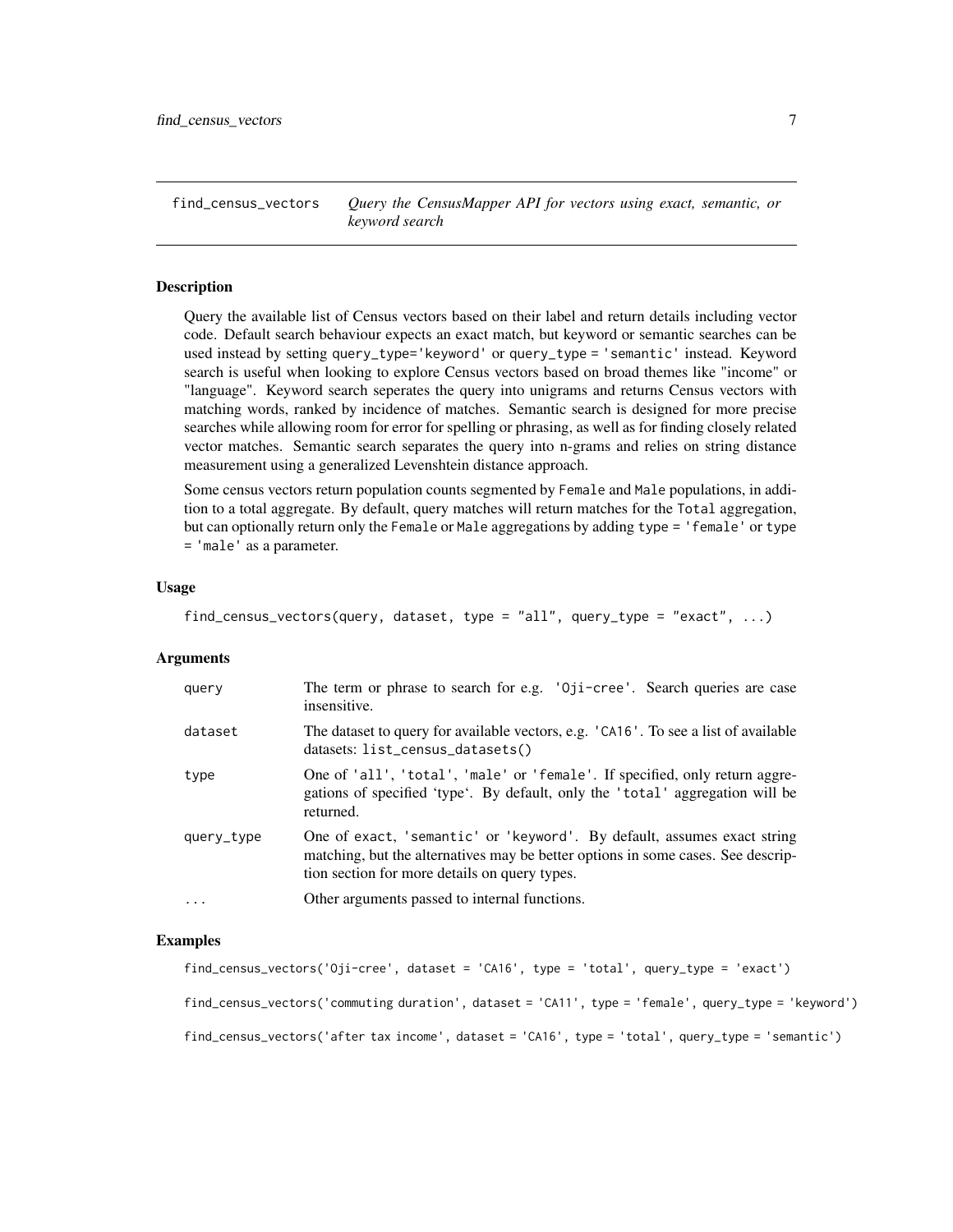```
## Not run:
# This incorrect spelling will return a warning that no match was found,
# but will suggest trying semantic or keyword search.
find_census_vectors('Ojibwey', dataset = 'CA16', type = 'total')
# This will find near matches as well
find_census_vectors('Ojibwey', dataset = 'CA16', type = 'total', query_type = "semantic")
find_census_vectors('commute duration', dataset = 'CA16', type = 'female', query_type = 'keyword')
find_census_vectors('commute duration', dataset = 'CA11', type = 'all', query_type = 'keyword')
find_census_vectors('ukrainian origin', dataset = 'CA16', type = 'total', query_type = 'keyword')
```
## End(Not run)

<span id="page-7-1"></span>get\_census *Access to Canadian census data through the CensusMapper API*

#### Description

This function allows convenient access to Canadian census data and boundary files through the CensusMapper API. An API key is required to retrieve data.

#### Usage

```
get_census(
  dataset,
  regions,
  level = NA,
  vectors = c(),
  geo_format = NA,
  labels = "detailed",
 use_cache = TRUE,
  quiet = FALSE,
  api_key = getOption("cancensus.api_key")
)
```
#### Arguments

| dataset | A CensusMapper dataset identifier.                                                                                                                                        |
|---------|---------------------------------------------------------------------------------------------------------------------------------------------------------------------------|
| regions | A named list of census regions to retrieve. Names must be valid census aggre-<br>gation levels.                                                                           |
| level   | The census aggregation level to retrieve, defaults to "Regions". One of "Regions",<br>"PR", "CMA", "CD", "CSD", "CT", "DA", "EA" (for 1996), or "DB" (for 2001-<br>2016). |

<span id="page-7-0"></span>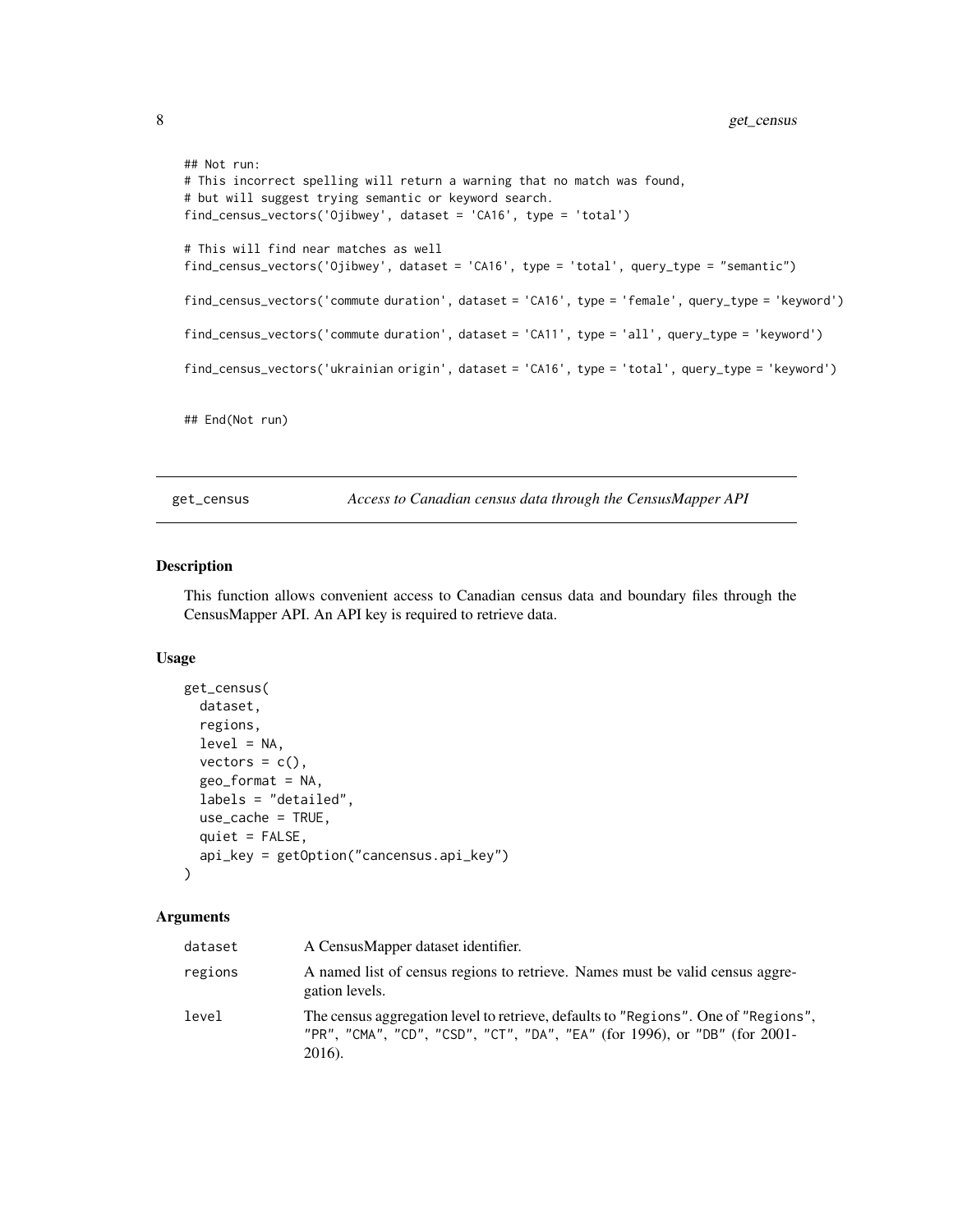#### <span id="page-8-0"></span>get\_census 9

| vectors    | An R vector containing the CensusMapper variable names of the census vari-<br>ables to download. If no vectors are specified only geographic data will get<br>downloaded.                                                                                                                         |
|------------|---------------------------------------------------------------------------------------------------------------------------------------------------------------------------------------------------------------------------------------------------------------------------------------------------|
| geo_format | By default is set to NA and appends no geographic information. To include ge-<br>ographic information with census data, specify one of either "sf" to return an sf<br>object (requires the sf package) or "sp" to return a SpatialPolygonsDataFrame-class<br>object (requires the rgdal package). |
| labels     | Set to "detailed" by default, but truncated Census variable names can be selected<br>by setting labels = "short". Use label_vectors() to return variable label<br>information in detail.                                                                                                          |
| use_cache  | If set to TRUE (the default) data will be read from the local cache if available.                                                                                                                                                                                                                 |
| quiet      | When TRUE, suppress messages and warnings.                                                                                                                                                                                                                                                        |
| api_key    | An API key for the CensusMapper API. Defaults to options () and then the<br>CM API KEY environment variable.                                                                                                                                                                                      |

#### Details

For help selecting regions and vectors, see [list\\_census\\_regions](#page-10-1) and [list\\_census\\_vectors](#page-11-1), or check out the interactive selection tool at <https://censusmapper.ca/api> by calling explore\_census\_vectors()

#### Source

Census data and boundary geographies are reproduced and distributed on an "as is" basis with the permission of Statistics Canada (Statistics Canada 2006; 2011; 2016).

#### Examples

```
# Query the API for data on dwellings in Vancouver, at the census subdivision
# level:
## Not run:
census_data <- get_census(dataset='CA16', regions=list(CMA="59933"),
                          vectors=c("v_CA16_408","v_CA16_409","v_CA16_410"),
                          level='CSD')
# Query the API for data on dwellings in Vancouver, at the census subdivision
# level, and return the associated geography files in \code{sf} format:
census_data <- get_census(dataset='CA16', regions=list(CMA="59933"),
                          vectors=c("v_CA16_408","v_CA16_409","v_CA16_410"),
                          level='CSD', geo_format = "sf")
# Make the same query, but this time drop descriptive vector names:
census_data <- get_census(dataset='CA16', regions=list(CMA="59933"),
                          vectors=c("v_CA16_408","v_CA16_409","v_CA16_410"),
                          level='CSD', geo_format = "sf", labels="short")
# Get details for truncated vectors:
label_vectors(census_data)
```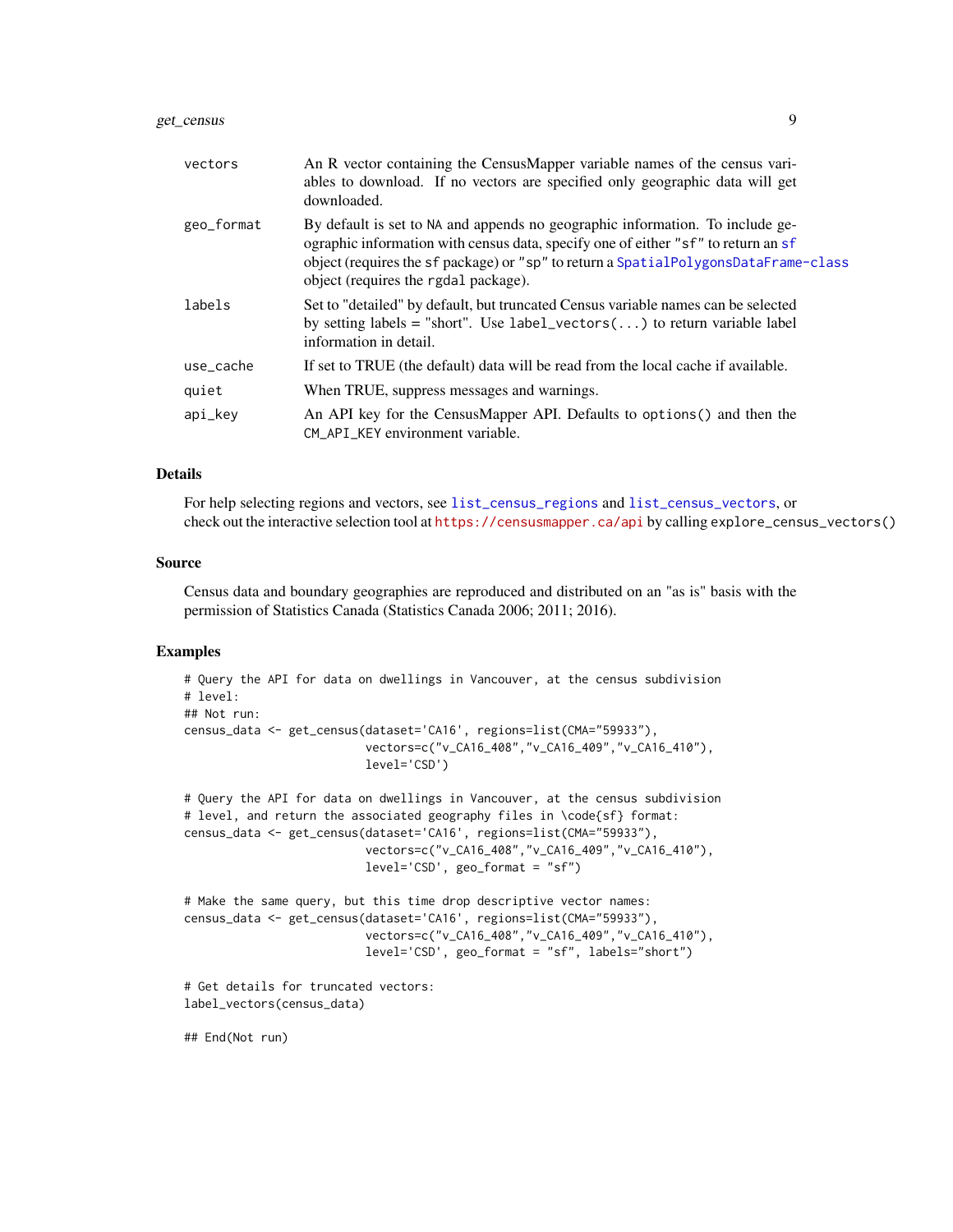<span id="page-9-0"></span>

#### Description

Return Census variable names and labels as a tidy data frame

#### Usage

```
label_vectors(x)
```
#### Arguments

x A data frame, sp or sf object returned from get\_census or similar.

#### Value

A data frame with a column variable containing the truncated variable name, and a column label describing it.

#### Examples

```
## Not run:
# Query census data with truncated labels:
label_data <- get_census(dataset='CA16', regions=list(CMA="59933"),
                          vectors=c("v_CA16_408","v_CA16_409","v_CA16_410"),
                          level='CSD', geo_format = "sf", labels="short")
# Get details for truncated vectors:
```
label\_vectors(label\_data)

## End(Not run)

list\_census\_datasets *Query the CensusMapper API for available datasets.*

#### Description

Query the CensusMapper API for available datasets.

#### Usage

```
list_census_datasets(use_cache = TRUE, quiet = FALSE)
```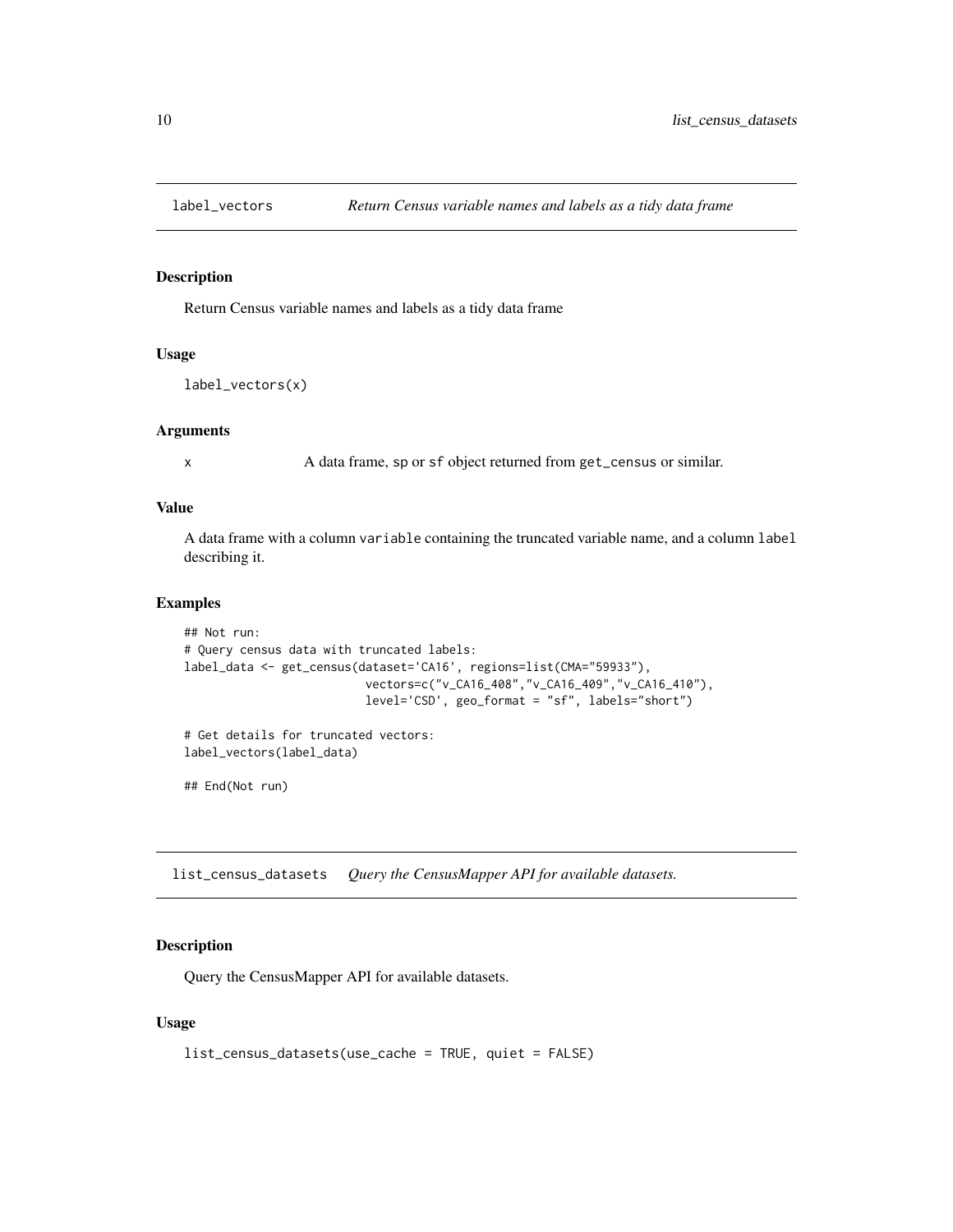#### <span id="page-10-0"></span>**Arguments**

| use_cache | If set to TRUE (the dfault), data will be read from a temporary local cache for |
|-----------|---------------------------------------------------------------------------------|
|           | the duration of the R session, if available. If set to FALSE, query the API for |
|           | the data, and refresh the temporary cache with the result.                      |
| quiet     | When TRUE, suppress messages and warnings.                                      |

#### Value

Returns a data frame with a column dataset containing the code for the dataset, a column description describing it, a geo\_dataset column identifying the geography dataset the data is based on, a attribution column with an attribtuion string, a reference column with a reference identifier, and a reference\_url column with a link to reference materials.

#### Examples

```
# List available datasets in CensusMapper
list_census_datasets()
```
<span id="page-10-1"></span>list\_census\_regions *Query the CensusMapper API for available regions in a given dataset.*

#### Description

Query the CensusMapper API for available regions in a given dataset.

#### Usage

```
list_census_regions(dataset, use_cache = TRUE, quiet = FALSE)
```
#### Arguments

| dataset   | The dataset to query for available regions, e.g. "CA16".                                                                                                                                                                                 |
|-----------|------------------------------------------------------------------------------------------------------------------------------------------------------------------------------------------------------------------------------------------|
| use_cache | If set to TRUE (the default), data will be read from a local cache that is main-<br>tained for the duration of the R session, if available. If set to FALSE, query the<br>API for the data, and refresh the local cache with the result. |
| quiet     | When TRUE, suppress messages and warnings.                                                                                                                                                                                               |

#### Value

Returns a data frame with the following columns:

region The region identifier.

name The name of that region.

level The census aggregation level of that region.

pop The population of that region.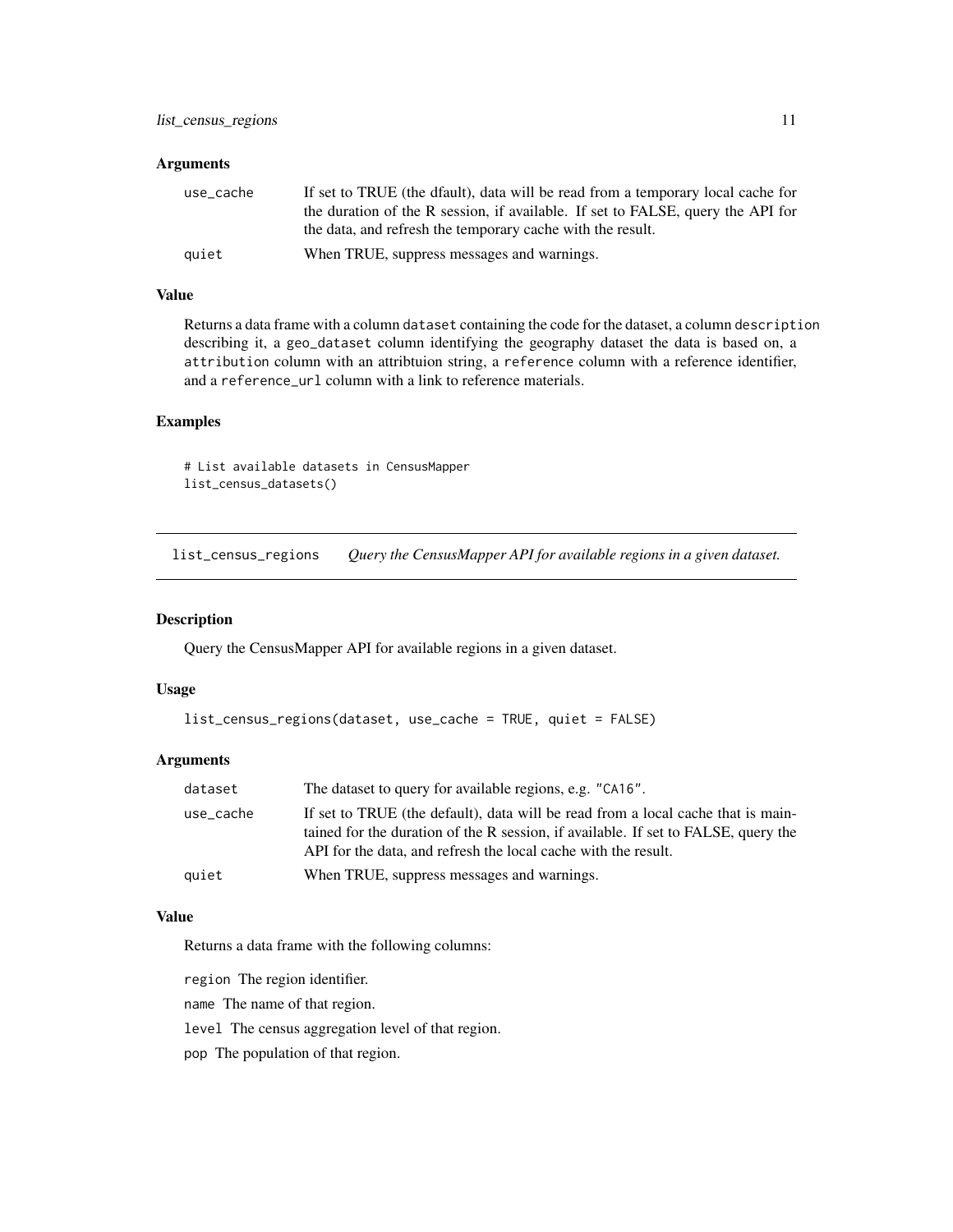<span id="page-11-0"></span>municipal\_status Additional identifiers to distinguish the municipal status of census subdivisions.

CMA\_UID The identifier for the Census Metropolitan Area the region is in (if any).

CD\_UID The identifier for the Census District the region is in (if any).

PR\_UID The identifier for the Province the region is in (if unique).

#### Examples

```
list_census_regions('CA16')
```
<span id="page-11-1"></span>list\_census\_vectors *Query the CensusMapper API for available vectors for a given dataset.*

#### **Description**

Query the CensusMapper API for available vectors for a given dataset.

#### Usage

```
list_census_vectors(dataset, use_cache = TRUE, quiet = TRUE)
```
#### Arguments

| dataset   | The dataset to query for available vectors, e.g. "CA16".                                                                                                                                                                                 |
|-----------|------------------------------------------------------------------------------------------------------------------------------------------------------------------------------------------------------------------------------------------|
| use_cache | If set to TRUE (the default), data will be read from a local cache that is main-<br>tained for the duration of the R session, if available. If set to FALSE, query the<br>API for the data, and refresh the local cache with the result. |
| quiet     | When FALSE, shows messages and warnings. Set to TRUE by default.                                                                                                                                                                         |

#### Value

Returns a data frame detailing the available Census vectors (i.e. variables) for a given Census dataset. This data frame has columns vector containing the short code for the variable, type describing whether it's a female, male, or total aggregate, label indicating the name of the variable, units indicating whether the value represents a numeric integer, percentage, dollar figure, or ratio, parent\_vector to show hierarchical relationship, aggregation indicating whether the value is additive or a transformation, and a column details with a detailed description of the variable generated by traversing all labels within its hierarchical structure.

#### Examples

```
# List all vectors for a given Census dataset in CensusMapper
list_census_vectors('CA16')
```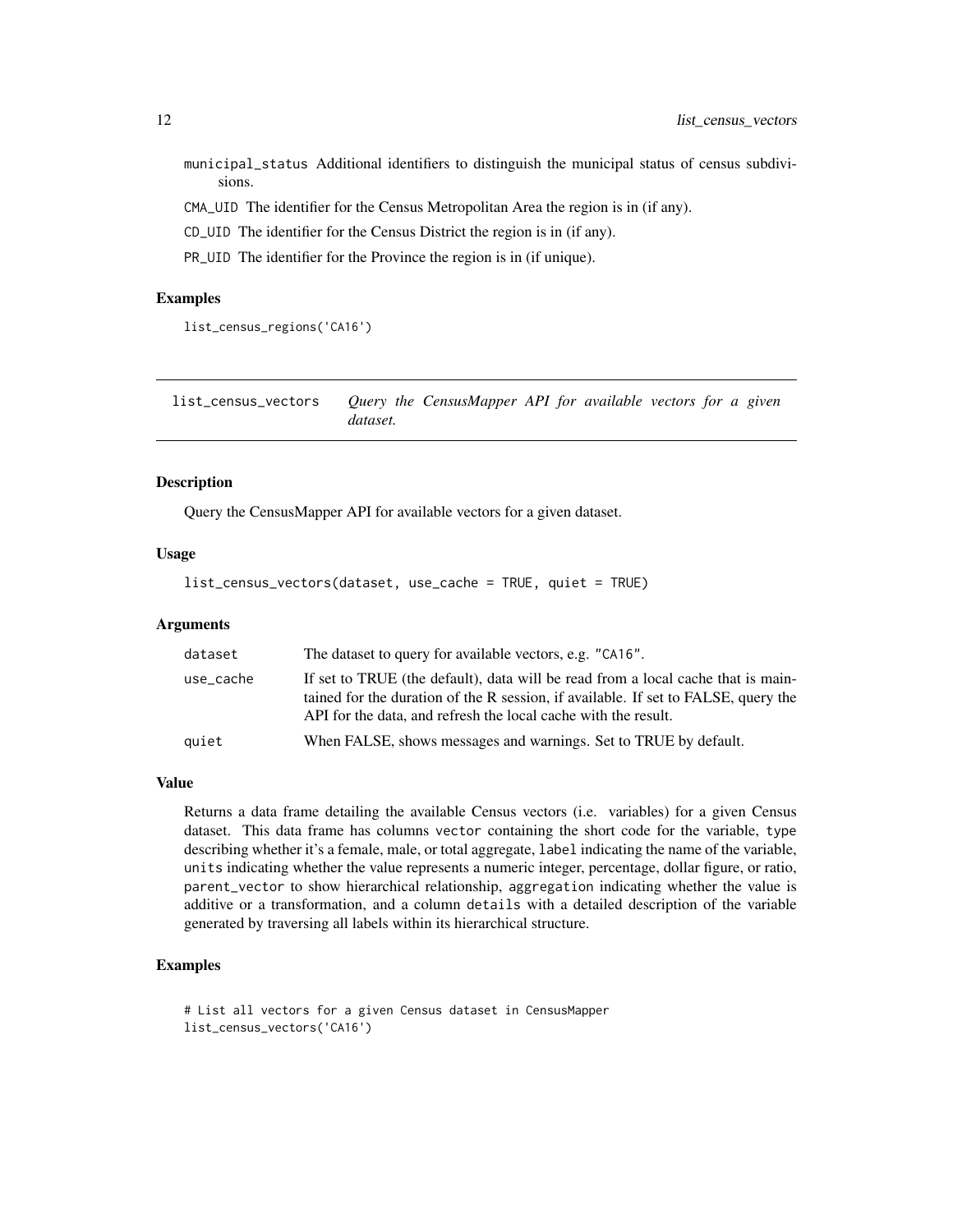<span id="page-12-0"></span>parent\_census\_vectors *List all parent variables from vector hierarchies given either a list of Census variables returned by* list\_census\_vectors*,* search\_census\_vectors*,* find\_census\_vectors*, or a direct string reference to the vector code.*

#### **Description**

List all parent variables from vector hierarchies given either a list of Census variables returned by list\_census\_vectors, search\_census\_vectors, find\_census\_vectors, or a direct string reference to the vector code.

#### Usage

```
parent_census_vectors(vector_list)
```
#### Arguments

vector\_list The list of vectors to be used, either a character vector or a filtered tibble as returned from list\_census\_vectors.

#### Examples

```
# Query parent vectors directly using vector identifier
parent_census_vectors("v_CA16_2519")
## Not run:
# Example using multiple vectors coerced into a list
parent_census_vectors(c("v_CA16_2519","v_CA16_2520","v_CA16_2521"))
# or, equivalently
selected_vectors <- c("v_CA16_2519","v_CA16_2520","v_CA16_2521")
parent_census_vectors(selected_vectors)
# Example using dplyr and piped arguments
library(dplyr, warn.conflicts = FALSE)
list_census_vectors("CA16") %>%
  filter(vector == "v_CA16_2519") %>%
  parent_census_vectors()
## End(Not run)
```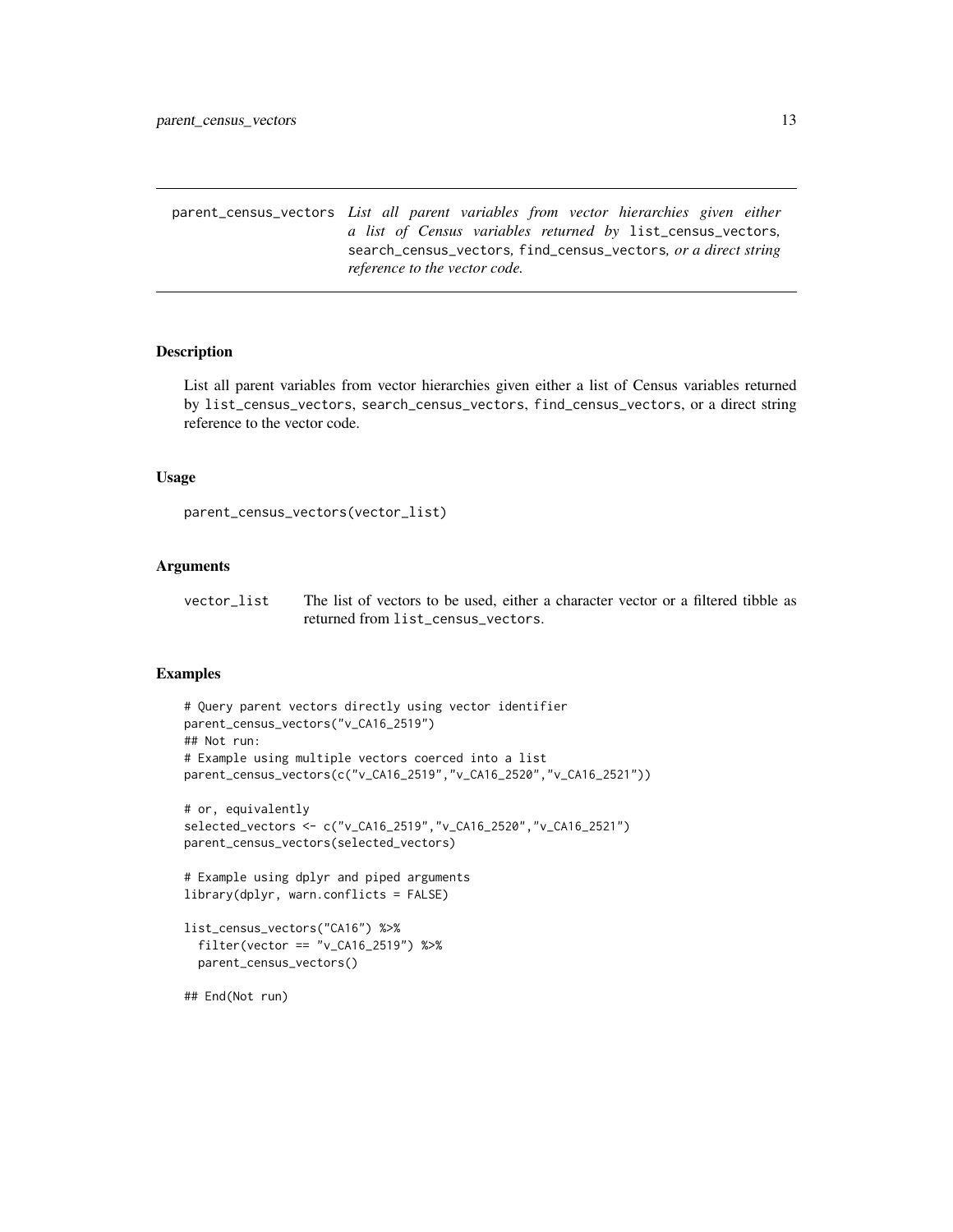<span id="page-13-0"></span>search\_census\_regions *Query the CensusMapper API for regions with names matching a searchterm.*

#### Description

Runs a query against the CensusMapper API to retrieve region data with names matching specific queries. Users can optionally specify the target geography level (e.g. level =  $'CMA'$ , level = 'CSD', etc.). Alternatively, calling explore\_census\_vectors() will launch the interactive region selection tool on the Censusmapper site in a new web page or tab.

#### Usage

```
search_census_regions(searchterm, dataset, level = NA, ...)
```
#### **Arguments**

| searchterm | The term to search for e.g. "Victoria". Search terms are case insensitive. If<br>unable to find a given search term, this function will suggest the correct spelling<br>to use when possible. |
|------------|-----------------------------------------------------------------------------------------------------------------------------------------------------------------------------------------------|
| dataset    | The dataset to query for available regions, e.g. "CA16".                                                                                                                                      |
| level      | One of NA, 'C', 'PR', 'CMA', 'CD', or 'CSD'. If specified, only return variables<br>of specified 'level'.                                                                                     |
| $\cdots$   | Further arguments passed on to list_census_regions.                                                                                                                                           |

#### Examples

search\_census\_regions('Victoria', 'CA16')

```
## Not run:
# This will return a warning that no match was found, but will suggest similar named regions.
search_census_regions('Victorea', 'CA16')
# This will limit region results to only include CMA level regions
search_census_regions('Victoria', 'CA16', level = "CMA")
## End(Not run)
```
search\_census\_vectors *Query the CensusMapper API for vectors with descriptions matching a search term or phrase (deprecated)*

#### Description

Query the CensusMapper API for vectors with descriptions matching a search term or phrase (deprecated)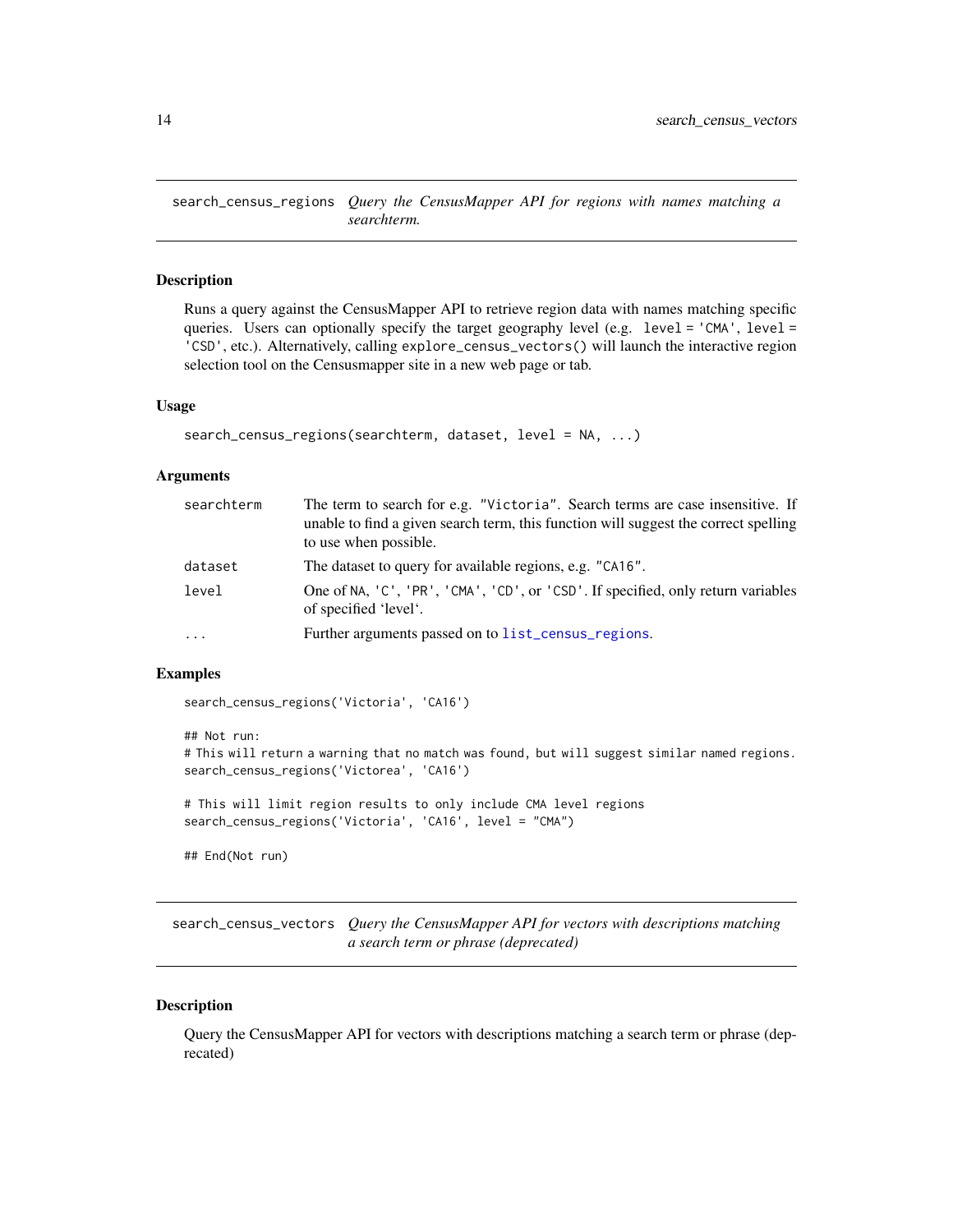#### <span id="page-14-0"></span>Usage

```
search_census_vectors(searchterm, dataset, type = NA, ...)
```
#### Arguments

| searchterm | The term or phrase to search for e.g. "Ojibway". Search terms are case insensi-<br>tive. If unable to find a given string, this function will suggest similarly named<br>objects. |
|------------|-----------------------------------------------------------------------------------------------------------------------------------------------------------------------------------|
| dataset    | The dataset to query for available vectors, e.g. "CA16".                                                                                                                          |
| type       | One of NA, 'Total', 'Male' or 'Female'. If specified, only return variables of<br>specified 'type'.                                                                               |
| $\cdots$   | Further arguments passed on to list_census_vectors.                                                                                                                               |

#### Examples

```
search_census_vectors('Ojibway', 'CA16')
## Not run:
# This will return a warning that no match was found, but will suggest similar terms.
search_census_vectors('Ojibwe', 'CA16', 'Total')
```